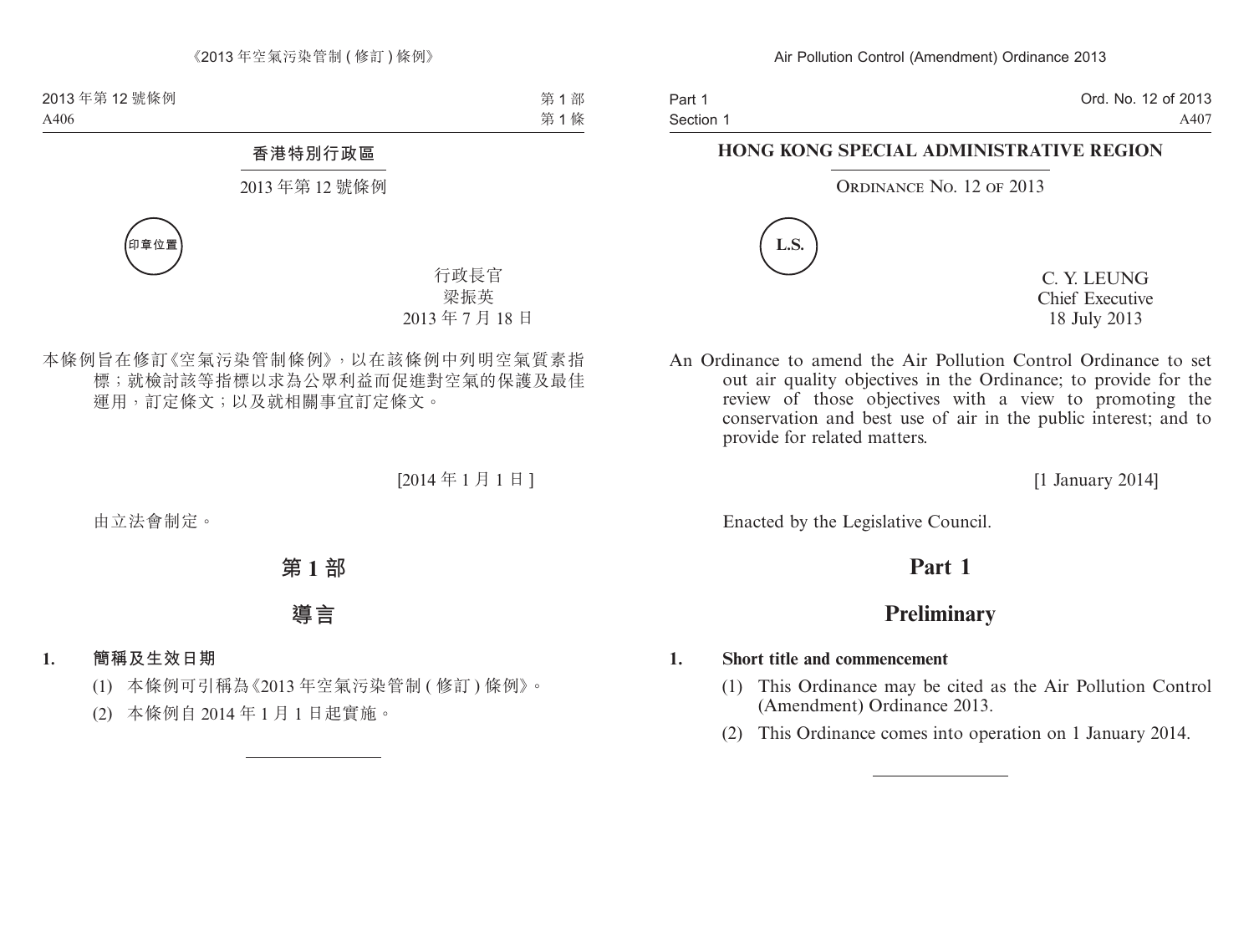| Part 2    | Ord. No. 12 of 2013 |
|-----------|---------------------|
| Section 2 | A409                |

## **Part 2**

# **Amendments to Air Pollution Control Ordinance**

#### **2. Air Pollution Control Ordinance amended**

The Air Pollution Control Ordinance (Cap. 311) is amended as set out in sections 3 to 7.

#### **3. Section 2 amended (interpretation)**

(1) Section 2, definition of *air quality objective*—

### **Repeal**

"an air quality objective established by the Secretary under section  $\bar{T}$ "

### **Substitute**

"the air quality objective referred to in section 7A(1)".

(2) Section 2, definition of *technical memorandum*—

#### **Repeal**

 $~^{44}$ .

**4. Section 7 repealed (Secretary to establish quality objectives)** Section 7—

**Repeal the section.**

## **5. Section 7A added**

Before section 8—

**Add**

#### "**7A. Air quality objectives**

(1) Schedule 5 prescribes the air quality objectives for an air control zone.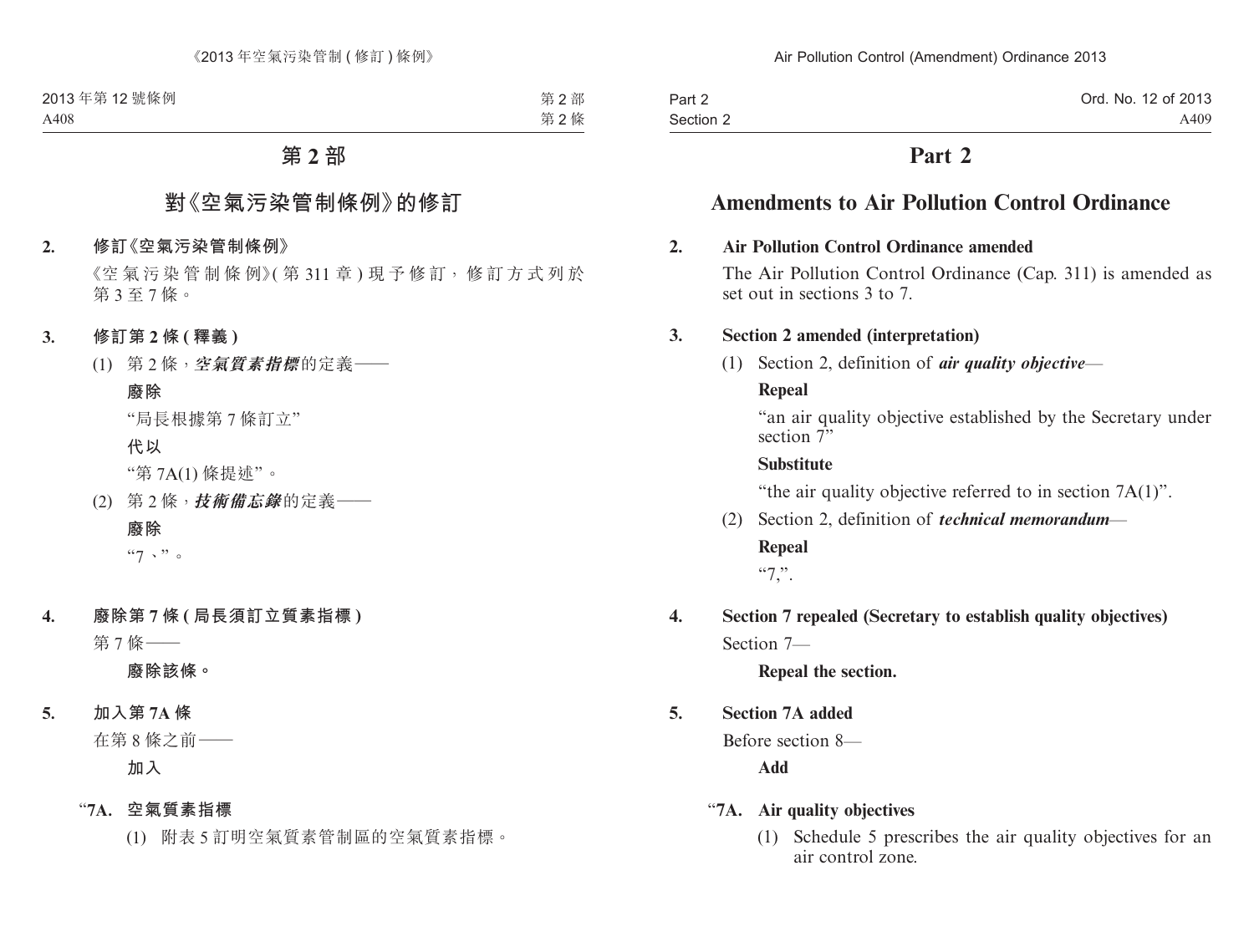| Part 2    | Ord. No. 12 of 2013 |
|-----------|---------------------|
| Section 6 | A41                 |

|     | Subject to subsection (3), the Secretary may from time<br>to time review the air quality objectives for an air<br>control zone to ensure that they are the objectives that<br>should be achieved and maintained in order to- |
|-----|------------------------------------------------------------------------------------------------------------------------------------------------------------------------------------------------------------------------------|
|     | (a) promote the conservation of air in the zone in the<br>public interest; and                                                                                                                                               |
|     | promote the best use of air in the zone in the<br>(b)<br>public interest.                                                                                                                                                    |
|     | $(3)$ A review under subsection $(2)$ must be carried out at<br>least once in every review period.                                                                                                                           |
|     | As soon as reasonably practicable after a review is<br>carried out under subsection (2), the Secretary must<br>submit to the Advisory Council on the Environment a<br>report of the review.                                  |
|     | (5) In this section, a reference to an air control zone<br>includes a part of an air control zone.                                                                                                                           |
|     | $(6)$ In this section—                                                                                                                                                                                                       |
|     | <i>review period</i> (檢討期) means—                                                                                                                                                                                            |
|     | (a) the period of 5 years beginning on 1 January<br>$2014$ ; or                                                                                                                                                              |
|     | (b) each successive 5-year period.".                                                                                                                                                                                         |
|     | Section 45 amended (Advisory Council on the Environment)                                                                                                                                                                     |
|     |                                                                                                                                                                                                                              |
|     |                                                                                                                                                                                                                              |
| 557 |                                                                                                                                                                                                                              |
|     | (2)<br>(4)<br>Section 45–<br><b>Repeal</b>                                                                                                                                                                                   |

**Substitute**

"7A".

**7. Schedule 5 added**

After Schedule 4—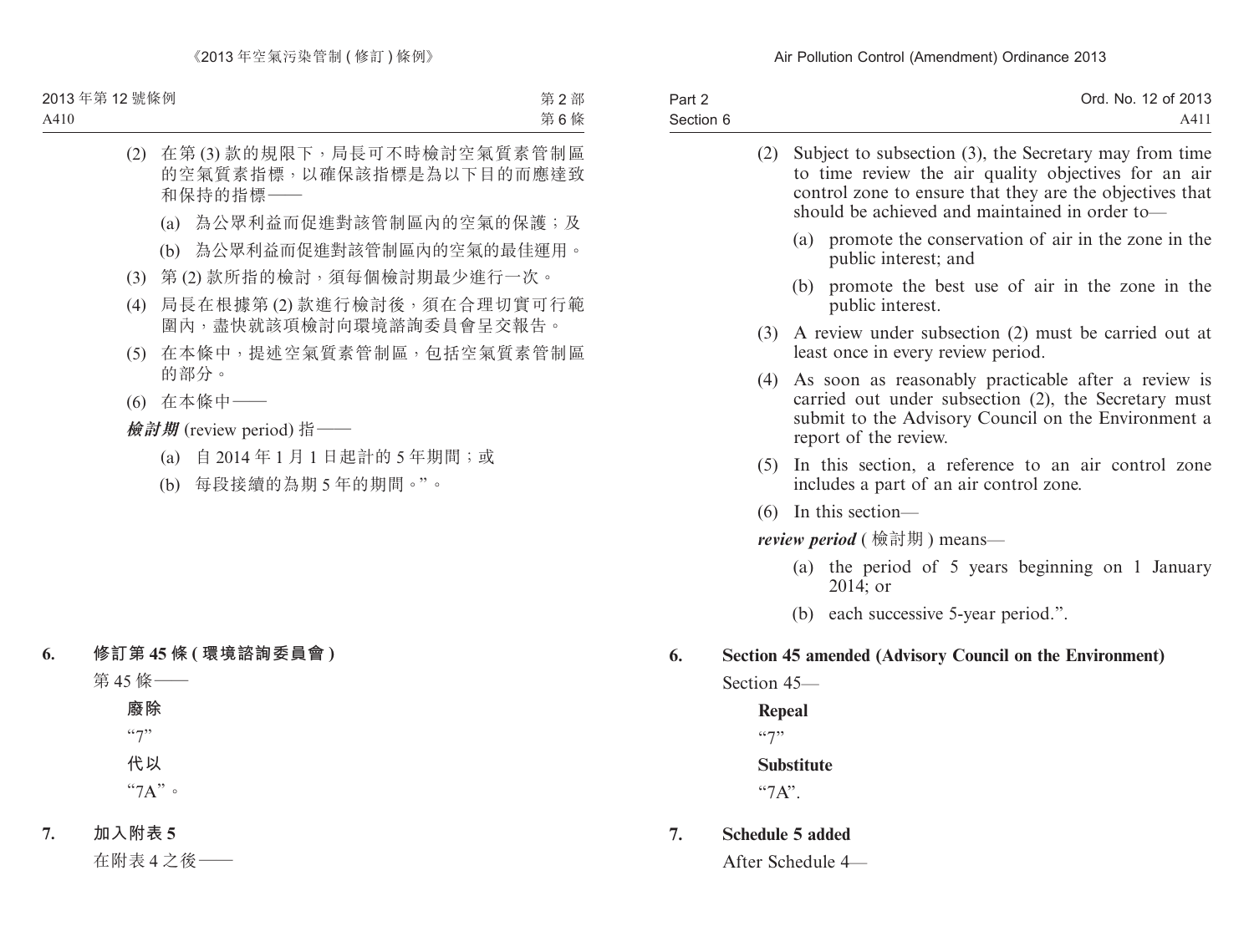| Part 2    | Ord. No. 12 of 2013 |
|-----------|---------------------|
| Section 7 | A413                |

**Add**

# **"Schedule 5** [s. 7A]

# **Air Quality Objectives**

# **Part 1**

# **Preliminary**

#### **1. Interpretation**

In this Schedule—

- *fine suspended particulates* ( 微 細 懸 浮 粒 子 ) means suspended particles in air with a nominal aerodynamic diameter of 2.5 μm or less;
- *respirable suspended particulates* ( 可吸入懸浮粒子 ) means suspended particles in air with a nominal aerodynamic diameter of 10 μm or less.

#### **2. Application**

The air quality objectives set out in this Schedule are prescribed for every air control zone.

#### **3. Reference conditions**

All measurements of the concentration of gaseous air pollutants set out in Part 2 of this Schedule are to be adjusted to a reference temperature of 293 Kelvin and a reference pressure of 101.325 kilopascal.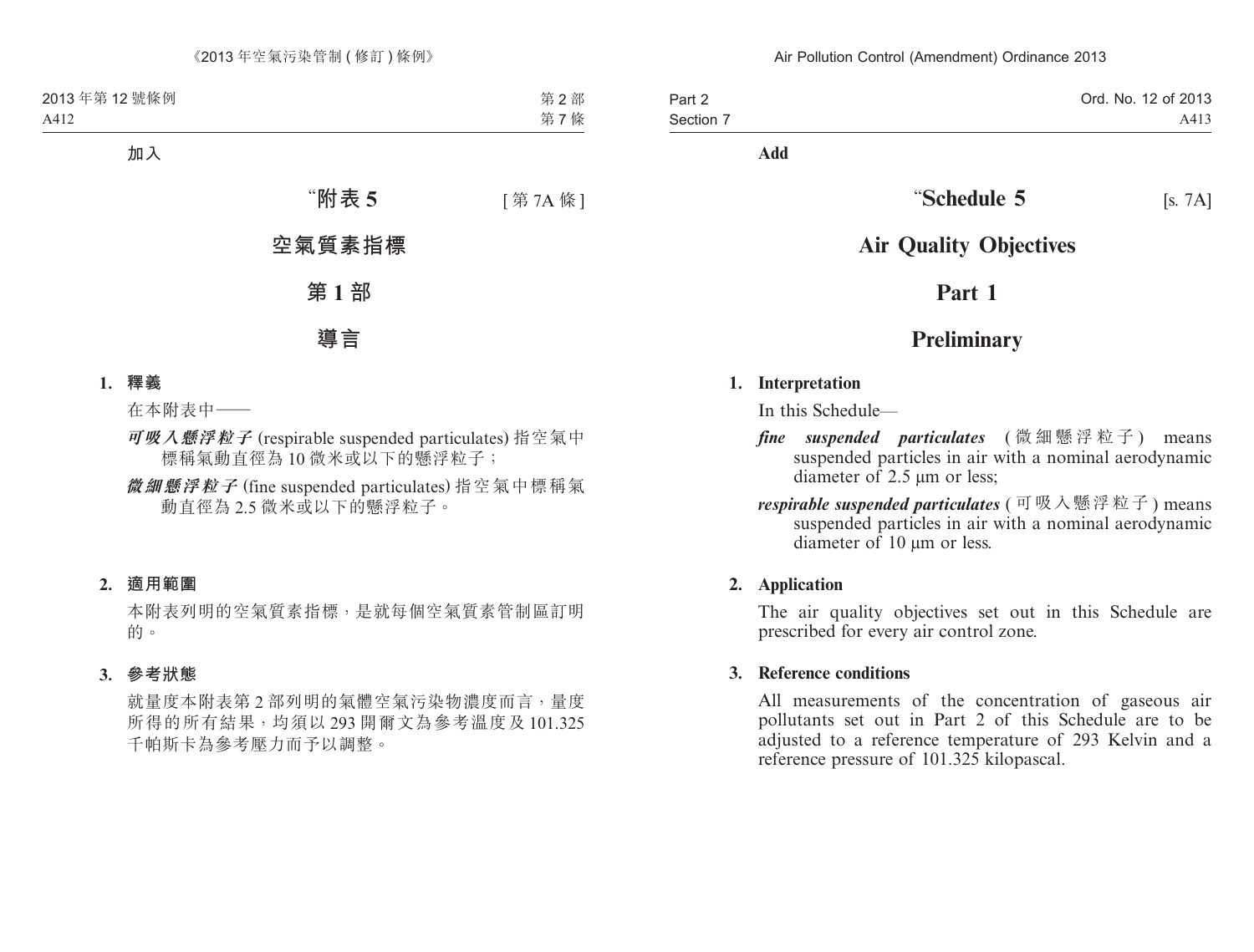Part 2 Section 7

## **Part 2**

# **Concentration Limits of Air Pollutants**

### **4. Sulphur dioxide**

- (1) The concentration limit of sulphur dioxide in air averaged over a reference period is  $500 \mu g/m<sup>3</sup>$  and the number of reference periods in which the limit is exceeded should not be more than 3 per calendar year.
- (2) The concentration limit of sulphur dioxide in air averaged over a day is 125  $\mu$ g/m<sup>3</sup> and the number of days on which the limit is exceeded should not be more than 3 per calendar year.
- (3) For the purposes of subsection (1), a reference period is—
	- (a) the first 10 minutes of a day; or
	- (b) each successive 10-minute period of the day.

## **5. Respirable suspended particulates**

- (1) The concentration limit of respirable suspended particulates in air averaged over a day is 100  $\mu$ g/m<sup>3</sup> and the number of days on which the limit is exceeded should not be more than 9 per calendar year.
- (2) The concentration of respirable suspended particulates in air averaged over a calendar year should not exceed  $50 \mu g/m<sup>3</sup>$ .

## **6. Fine suspended particulates**

(1) The concentration limit of fine suspended particulates in air averaged over a day is  $75 \mu g/m<sup>3</sup>$  and the number of days on which the limit is exceeded should not be more than 9 per calendar year.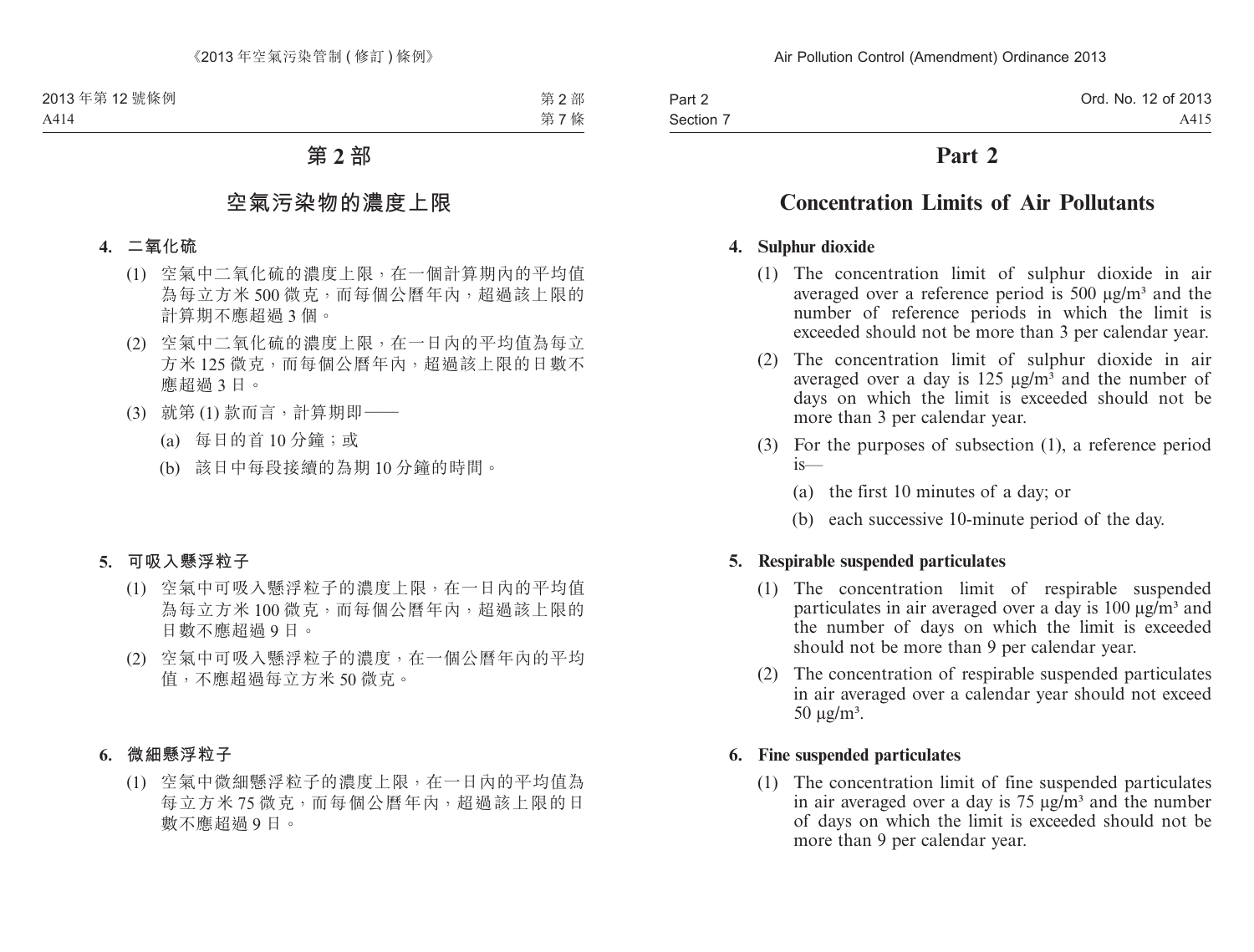| Part 2    | Ord. No. 12 of 2013 |
|-----------|---------------------|
| Section 7 | A417                |

(2) The concentration of fine suspended particulates in air averaged over a calendar year should not exceed  $35 \text{ µg/m}^3$ .

#### **7. Nitrogen dioxide**

- (1) The concentration limit of nitrogen dioxide in air averaged over an hour is 200  $\mu$ g/m<sup>3</sup> and the number of hours in which the limit is exceeded should not be more than 18 per calendar year.
- (2) The concentration of nitrogen dioxide in air averaged over a calendar year should not exceed 40 μg/m³.

#### **8. Ozone**

- (1) The number of days on which the maximum daily 8-hour mean concentration of ozone in air exceeds  $160 \text{ μg/m}$ <sup>3</sup> should not be more than 9 per calendar year.
- (2) For the purposes of subsection (1), the maximum daily 8-hour mean concentration of ozone in air is selected by examining 8-hour running averages, calculated from hourly data and updated each hour.
- (3) Each 8-hour running average calculated for the purposes of subsection (2) is assigned to the day on which the 8-hour period ends, that is—
	- (a) the first calculation period for a day is the period from 5 p.m. on the previous day to 1 a.m. on that day; and
	- (b) the last calculation period for a day is the period from 4 p.m. to 12 midnight on that day.

#### **9. Carbon monoxide**

(1) The concentration of carbon monoxide in air averaged over an hour should not exceed 30 000 μg/m<sup>3</sup>.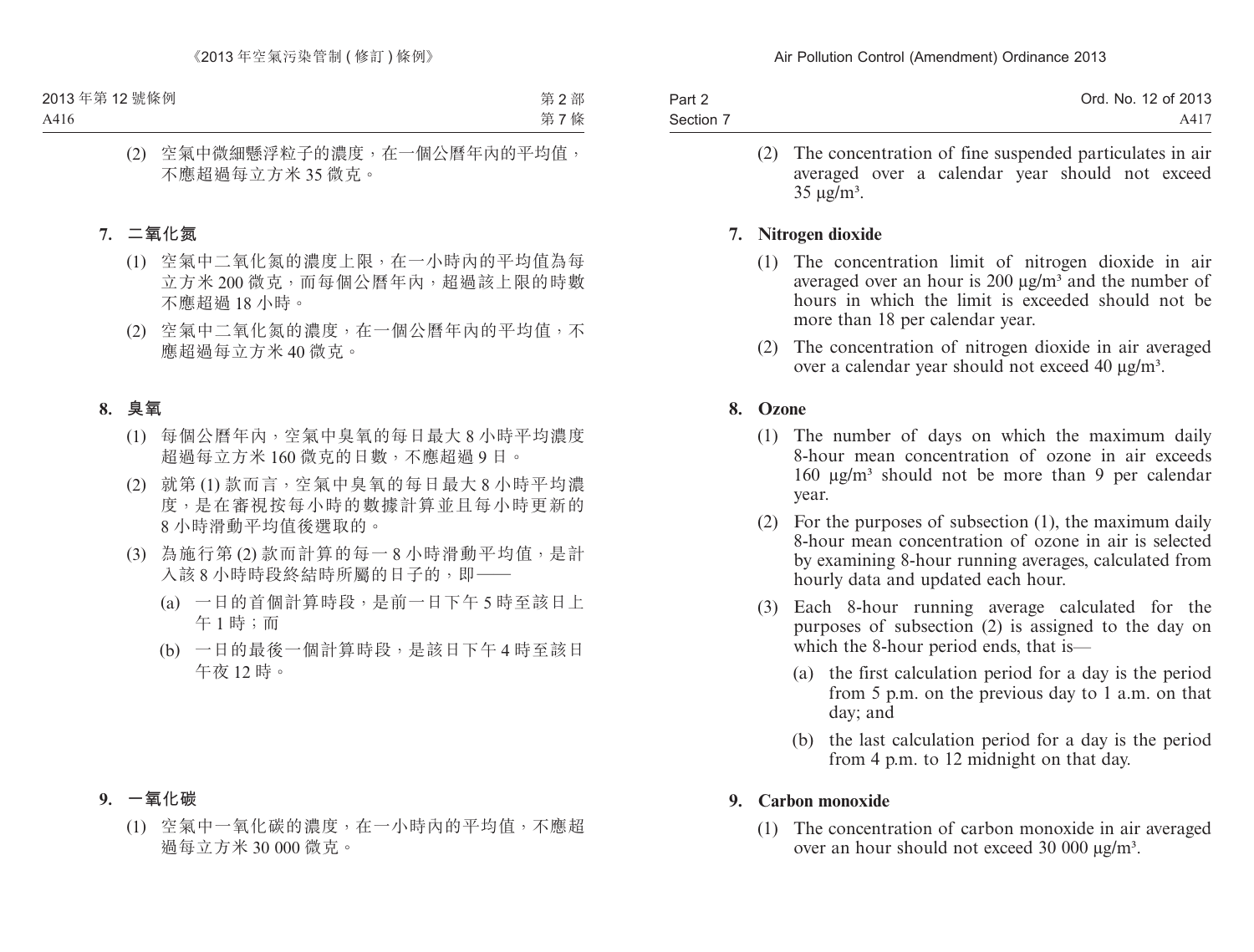| Part 2    | Ord. No. 12 of 2013 |
|-----------|---------------------|
| Section 7 | A419                |
|           |                     |

- (2) The maximum daily 8-hour mean concentration of carbon monoxide in air should not exceed  $10000 \text{ kg/m}^3$ .
- (3) For the purposes of subsection (2), the maximum daily 8-hour mean concentration of carbon monoxide in air is selected by examining 8-hour running averages, calculated from hourly data and updated each hour.
- (4) Each 8-hour running average calculated for the purposes of subsection (3) is assigned to the day on which the 8-hour period ends, that is—
	- (a) the first calculation period for a day is the period from 5 p.m. on the previous day to 1 a.m. on that day; and
	- (b) the last calculation period for a day is the period from 4 p.m. to 12 midnight on that day.

#### **10. Lead**

The concentration of lead in air averaged over a calendar year should not exceed 0.5 μg/m³.".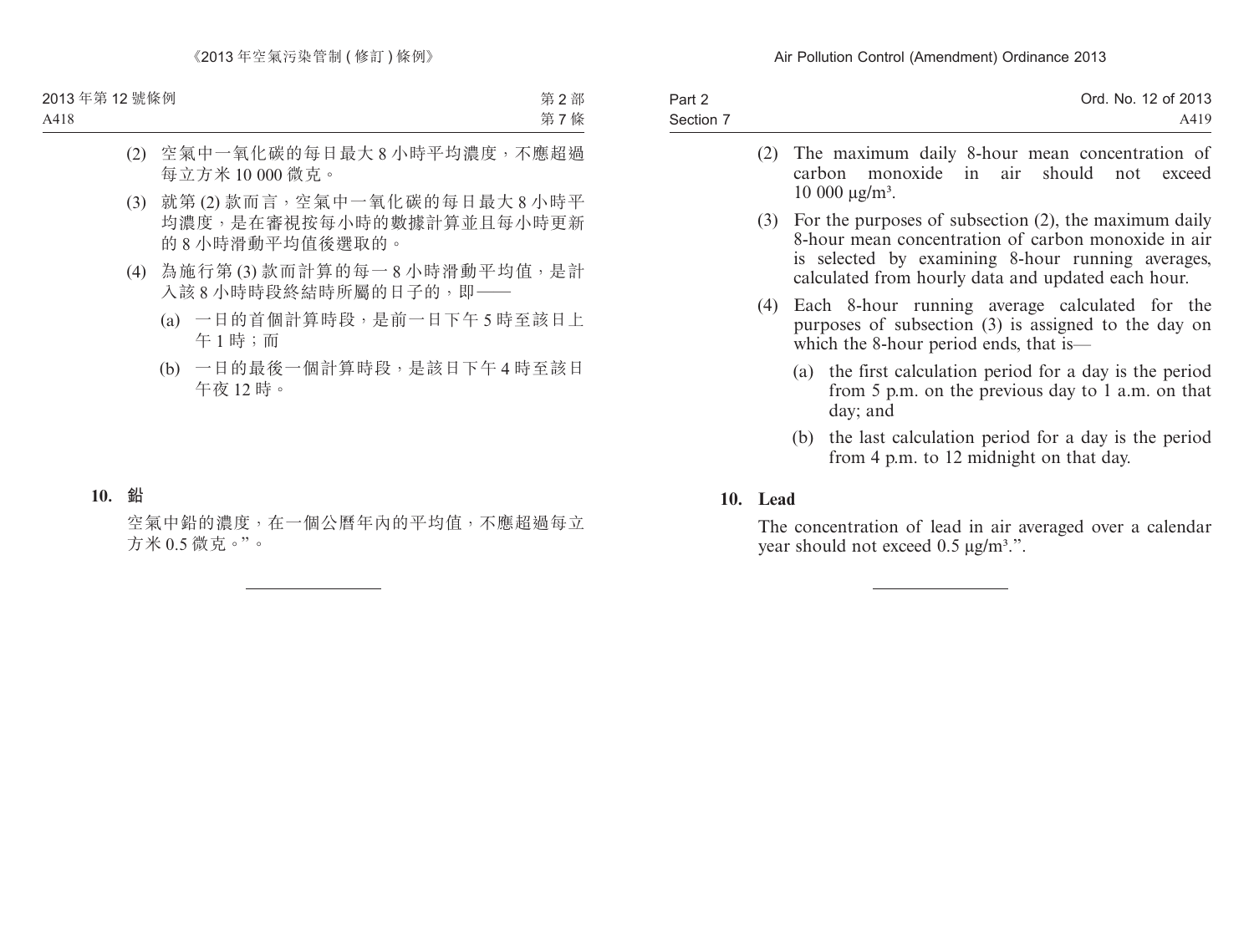| Part 3    | Ord. No. 12 of 2013 |
|-----------|---------------------|
| Section 8 | A421                |

## **Part 3**

## **Transitional Provision Relating to Air Quality Objectives Published in Technical Memorandum Issued under Section 7(1A) of Air Pollution Control Ordinance**

#### **8. Effect of air quality objectives published in technical memorandum issued under repealed section 7(1A)**

- (1) Subject to subsection (2), the air quality objectives published in the APCO technical memorandum cease to have effect on the expiry of 31 December 2013.
- (2) For an application made before 1 January 2017 under section  $13(1)$  of the Environmental Impact Assessment Ordinance (Cap. 499) for a variation of the conditions of an environmental permit issued before 1 January 2014—
	- (a) the air quality objectives published in the APCO technical memorandum as in force immediately before 1 January 2014 continue to have effect as a criterion for evaluating air quality impact under section 1.1(a) of Annex 4 to the EIAO technical memorandum—
		- (i) for the purposes of sections 5, 6, 7 and 8 of the Environmental Impact Assessment Ordinance (Cap. 499), as applied in relation to the application because of section 13(4) of that Ordinance; and
		- (ii) for the purposes of section  $13(5)(b)$  of that Ordinance; and
	- (b) the air quality objectives referred to in section 7A(1) of the Air Pollution Control Ordinance (Cap. 311) as in force on or after 1 January 2014 do not have effect as such a criterion for those purposes.